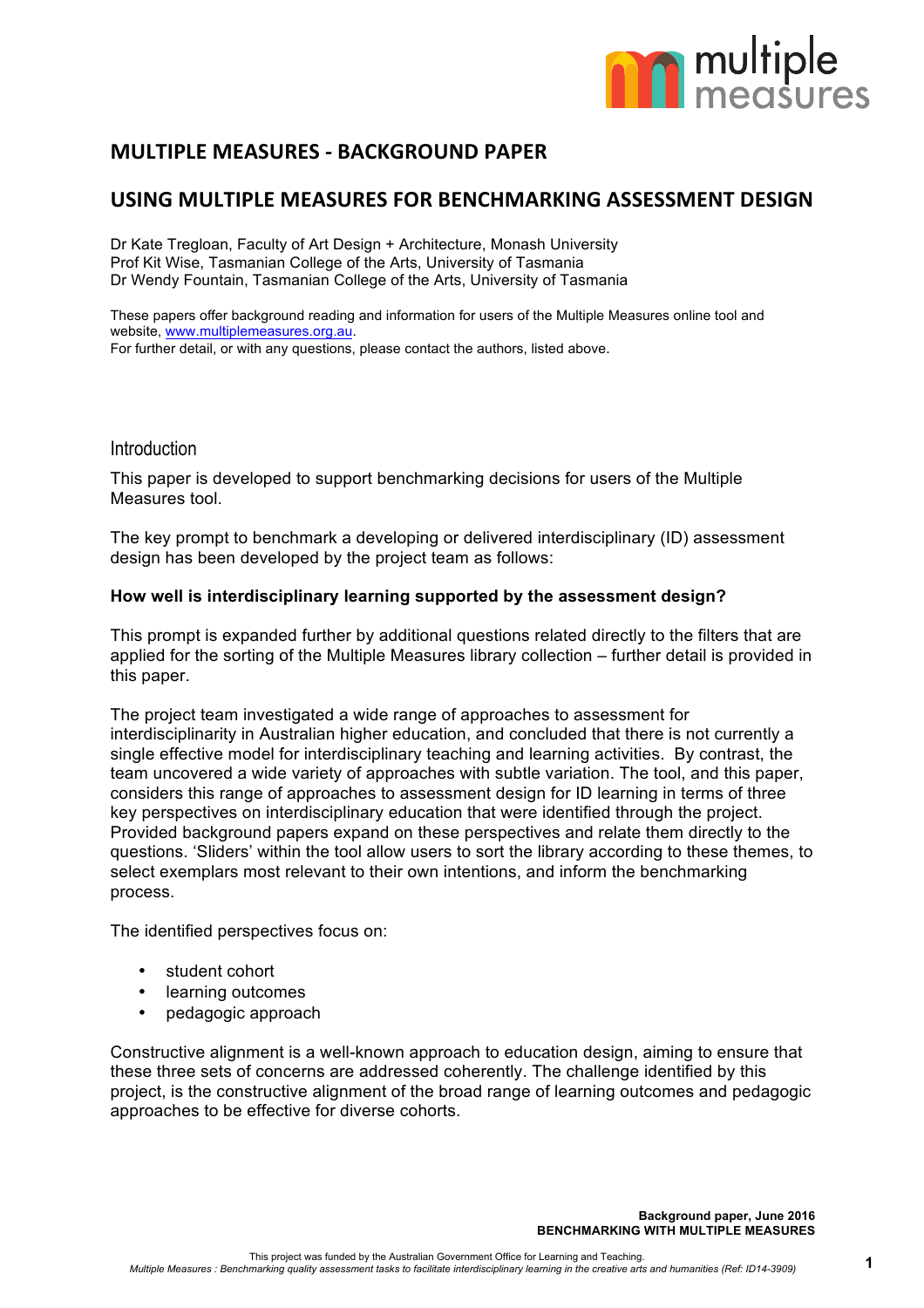## Benchmarking ID assessment design with Multiple Measures

Benchmarking is a formal process of establishing relative performance, through systematic comparison of some aspect of an example with that of other relevant 'partners'. Benchmarking processes may provide richer forms of evidence for development and improvement than quality assurance, which emphasises threshold standards. Benchmarking is ideally dialogical, involving evaluative exchange with chosen partners, based on iterative reviews of data, and includes consideration of processes as well as outputs/outcomes. The utility of a benchmarking process may regularly depend on the choice of benchmarking partners; a degree of humility and honesty in the partner relationship; inclusion of process elements in the analysis; a sound understanding of the indicators for the function/s of interest; and commitment to strategic use of the evidence it provides (Epper, 1999; Henderson-Smart et al., 2006). Recent audits of tertiary institutions have proposed benchmarking as a suitable framework for quality assurance and quality improvement activities (Henderson-Smart et al, p 146).

In the development of the Multiple Measures project, the range of ID assessment design approaches identified has been broad and varied. Very few educators approach assessment of ID engagements in the same way or for the same reasons, and the examples identified are distributed across (and therefore impacted by) different institutions. The project aimed to offer educators interested in ID education a way to benchmark their own approaches or past deliveries, as well as developing ideas for new ID assessment design.

The project team has developed the Multiple Measures tool and website to inform selfbenchmarking by users, on the basis of the themes or perspectives identified by the team through the project. These themes cross a number of approaches and intentions for ID education, as well as institutional boundaries. They are expressed in the tool as a set of six paired questions and are outlined above and within the tool itself. These perspectives on ID assessment design allow a user to sort the collected library of MM projects, and to find those most relevant to their own purposes and approaches. The establishment of an evaluative framework is therefore the first step of the benchmarking process and is made of the basis of these themes.

Once a user has filtered the library using the sliders or tickboxes relating to the six questions, a 'short-list' is presented. Project summaries provide a brief description, coloured lozenges indicate the coding of each MM unit/course/subject according to the six themes identified, and an adjacent diagram shows the timing, weighting and type of assessment tasks. Main assessment criteria are listed. Users can assess the appropriateness of each project on the shortlist as a 'benchmarking partner' via these details, and also refer to the project summaries provided. Users select **three** benchmarking 'partners' before proceeding to the benchmarking screen. Although a developing or delivered ID assessment is selfbenchmarked, these selected partners offer a simplified context for that decision-making.

The benchmarking screen within the Multiple Measures tool brings together the selected MM projects with summary details and links as before. Reminders of a user's response to the sliders for sorting is included, and the tool also provides space for self-benchmarking notes and ideas. This is an opportunity to focus on the qualities of the ID engagements presented and considered in terms of the questions below, these benchmarking questions relate directly to the filters used to sort the library to find suitable comparators. The first page of the summary for each of the MM units/courses/subjects includes notes that respond to each of the questions to assist users of the tool to benchmark their own ID assessment approaches or ideas in these terms.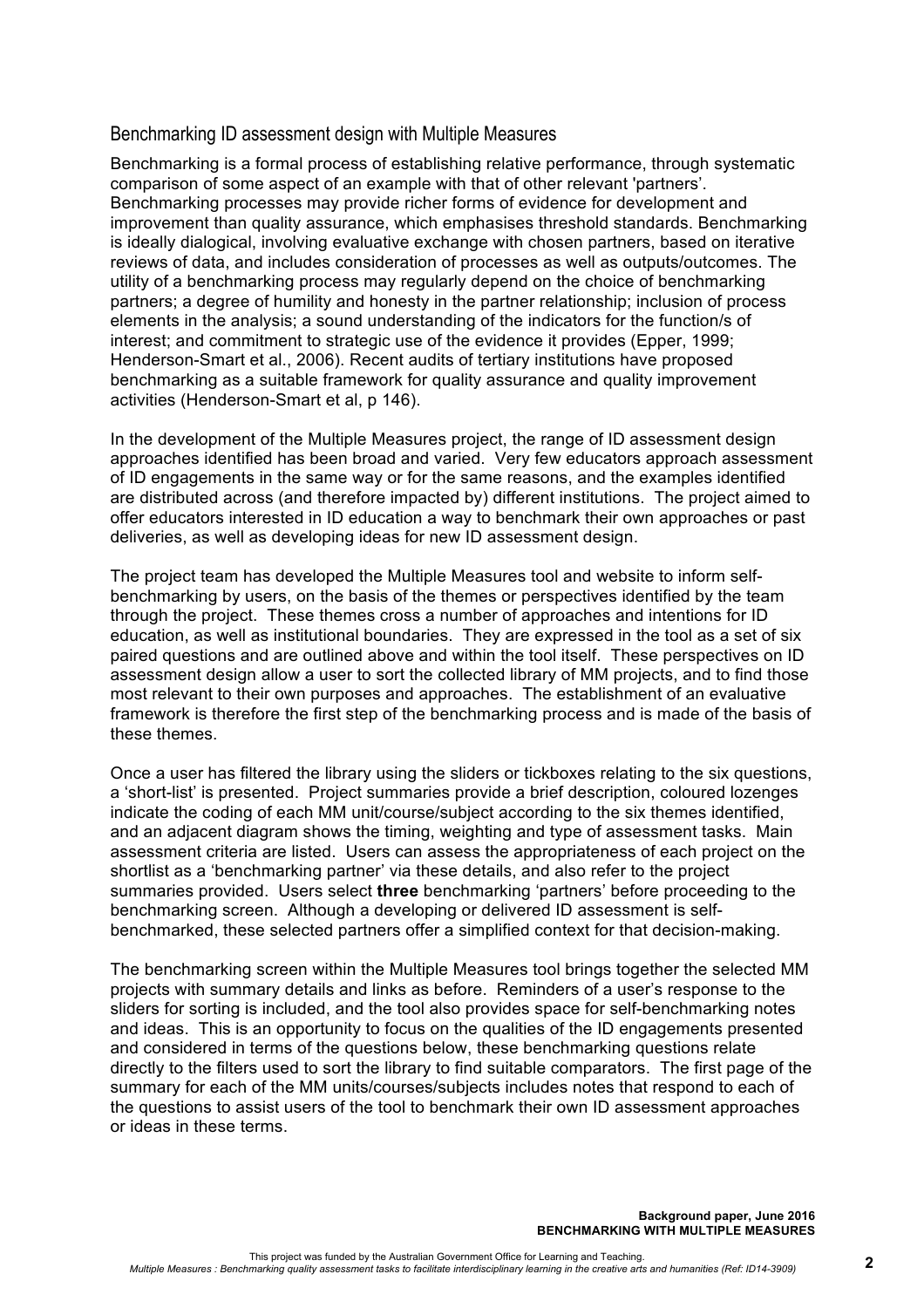Benchmarking prompts developed through the Multiple Measures project follow the main question presented above. The main question is further explored through six identified questions as follows:

### **How well is interdisciplinary learning supported by the assessment design?**

For the unit/subject/course to be benchmarked or developed …

### **How well does the assessment design fit the ID cohort?**

- **Does it fit the level of** *student expertise***?**
- **Does it respond to the** *range and style of cohort learning expectations* **?**

#### **How well does the assessment design align to intended ID learning outcomes?**

- **Do the** *tasks and criteria* **sufficiently support development of students'**  *disciplinary practices***?**

# - **Do the** *tasks and criteria* **sufficiently support development of students'**  *interdisciplinary skills***?**

- **Do the student / staff roles influencing** *the direction / aims of the assessment tasks* **support this?**

### - **Do the student / staff roles influencing** *the process / development of the assessment tasks* **support this?**

Users of the Multiple Measures tool can refer to the background papers for each of the six paired questions, this paper, and the details provided in the MM project summaries to frame their own perspective on the value and approaches of ID education from these perspectives. Educators should consider the strengths of their own assessment design for benchmarking, as well as opportunities for learning and development. At the conclusion of the benchmarking exercise, a pdf report will bind together selected MM summaries and any background materials, the user's own benchmarking and development notes. Background papers can be downloaded separately.

### Constructive alignment + ID assessment

Constructive alignment suggests that tasks, criteria, evaluation tools and feedback methods are implicitly inter-connected. According to Biggs' widely adopted concept: "[A] design for teaching in which what it is intended students should learn and how they should express their learning is clearly stated before teaching takes place. Teaching is then designed to engage students in learning activities that optimise their chances of achieving those outcomes, and assessment tasks are designed to enable clear judgments as to how well those outcomes have been attained" (Biggs, 2014, pp. 5-6).

In this project, key design considerations apparent in interdisciplinary teaching have related the pedagogic approach and the desired learning outcomes: the effective alignment of these constitutes 'good' assessment design. The student cohort is often decided for the educator by outside factors, however this project suggests that assessment design decisions that aim for constructive alignment must be made relative to this cohort. This paper and the benchmarking approach of the tool will focus on ID assessment design as it aligns to intended learning outcomes and pedagogic approaches, and then as the whole relates to the particulars of interdisciplinary cohorts.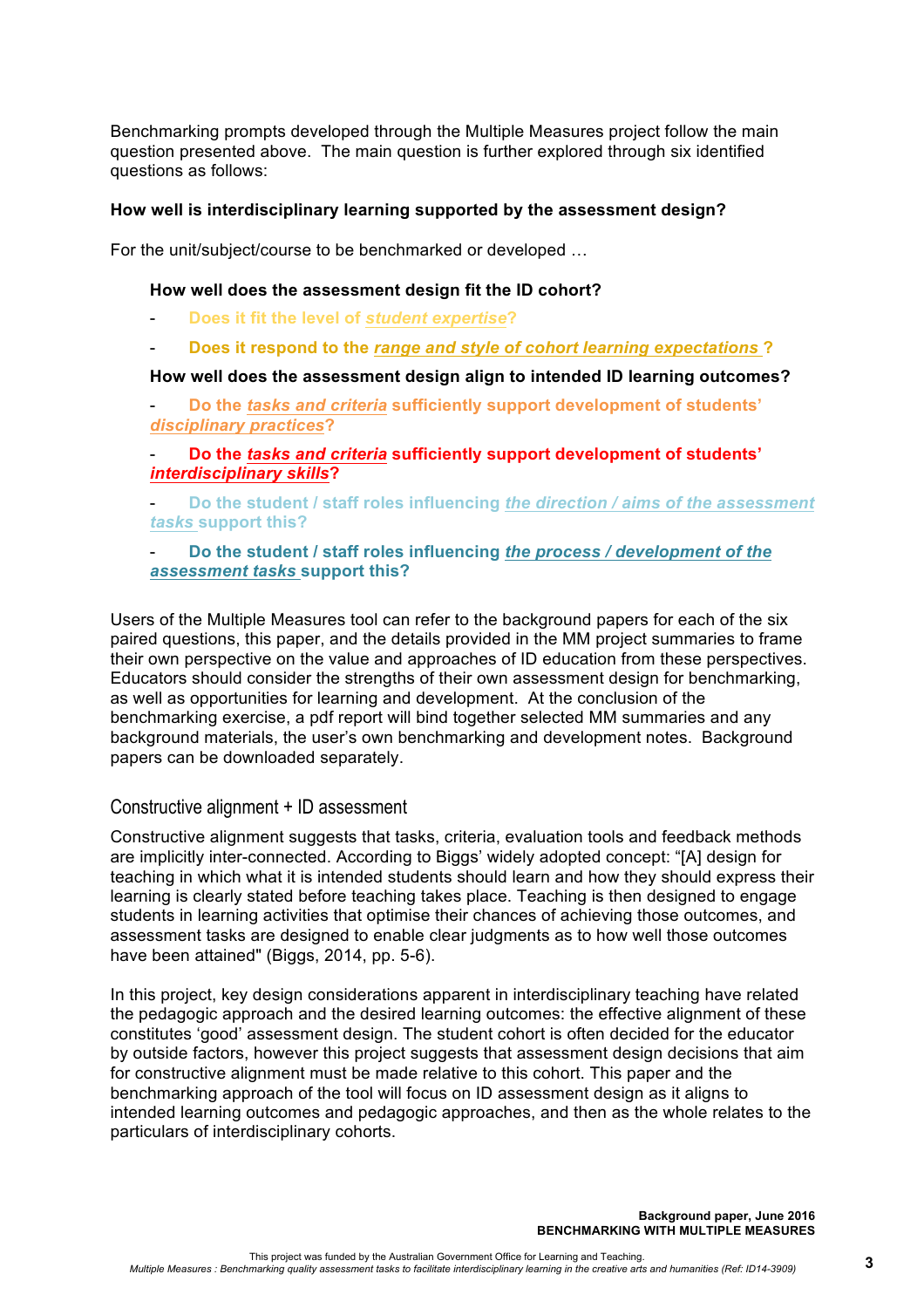Most assessment design evident in MM projects values both process and outcomes, with varying emphases on each. These are typically delivered through cumulative, scaffolded assessment tasks, and usually (but not always) over the course of a semester. The rich suite of assessment tasks evidences different conceptions of interdisciplinarity and the relationship and value of processes and outcomes of student learning.

At the same time, while 'constructive alignment' (Biggs, 2003, 2014) is now well established in the creative arts, design and humanities disciplines, the learning outcome/assessment criteria alignment may be less clear in some ID assessment tasks. This conflict between process and outcome focus in ID learning may result, for example, if intended learning outcomes foreground process, but assessment criteria and evaluation tools favour outcome (or vice versa). Similarly, cross-disciplinary research and contextual study may be highlighted in task specifications and learning outcomes, but may not be explicitly apparent in assessment criteria. This challenge for both tutors and students may result from the translation of usual assessment practices from educators' usual disciplines to a new ID realm.

In the context of designing for interdisciplinary assessment Biggs' (2003, 2014) 'constructive alignment' becomes further nuanced and challenging in application. The combination of learning outcomes achieved by students, the processes they follow, and the project outcomes they achieve may be (and arguably should be) more difficult to define in advance due to the constructivist nature of interdisciplinary inquiry and its evaluation (Burgett et al, 2011; Klein, 2008). When interdisciplinary approaches are promoted with the suggestion that they will enable the development of new perspectives and innovative outcomes, the inherent conflict seems self-evident.

Sadler (2009, 2015) argues that in higher education only a subset of likely learning outcomes can be anticipated and prescribed via assessment criteria and rubrics. The MM examples suggest that educators may extend 'alignment' to the interlinking of learning outcomes, the aspects of 'becoming more interdisciplinary' or 'learning interdisciplinarity' they target (Burgett et al., 2011, p.467), and the evidence provided via the process, product/outcome, or the combination of these.

The key task for alignment of interdisciplinary assessment design is the selection of evaluation principles, such that the value identified in students' work is effectively linked with the learning developed and assessed through the interdisciplinary engagement. The role of both educator and student in the reflective evaluation of project development and success is necessarily linked in this undertaking, as is the potential for the qualitative descriptor as a broad and flexible definition of 'success' for either process or outcome. The treatment of assessment as either formative or summative depends in part on the definition of context – a development of broad creative skills for lifelong engagement, or the completion of a specified unit/course/subject within a qualification that may lead to the same end.

# **Assessment design considerations**

## ID assessment design + intended **learning outcomes**

Two broad aims for assessment design in terms of ID learning outcomes were identified through the project. These include the extension or development of students' individual disciplinary or personal practice/s through their engagement with colleagues from other disciplines, and the development of skills that will assist working with others in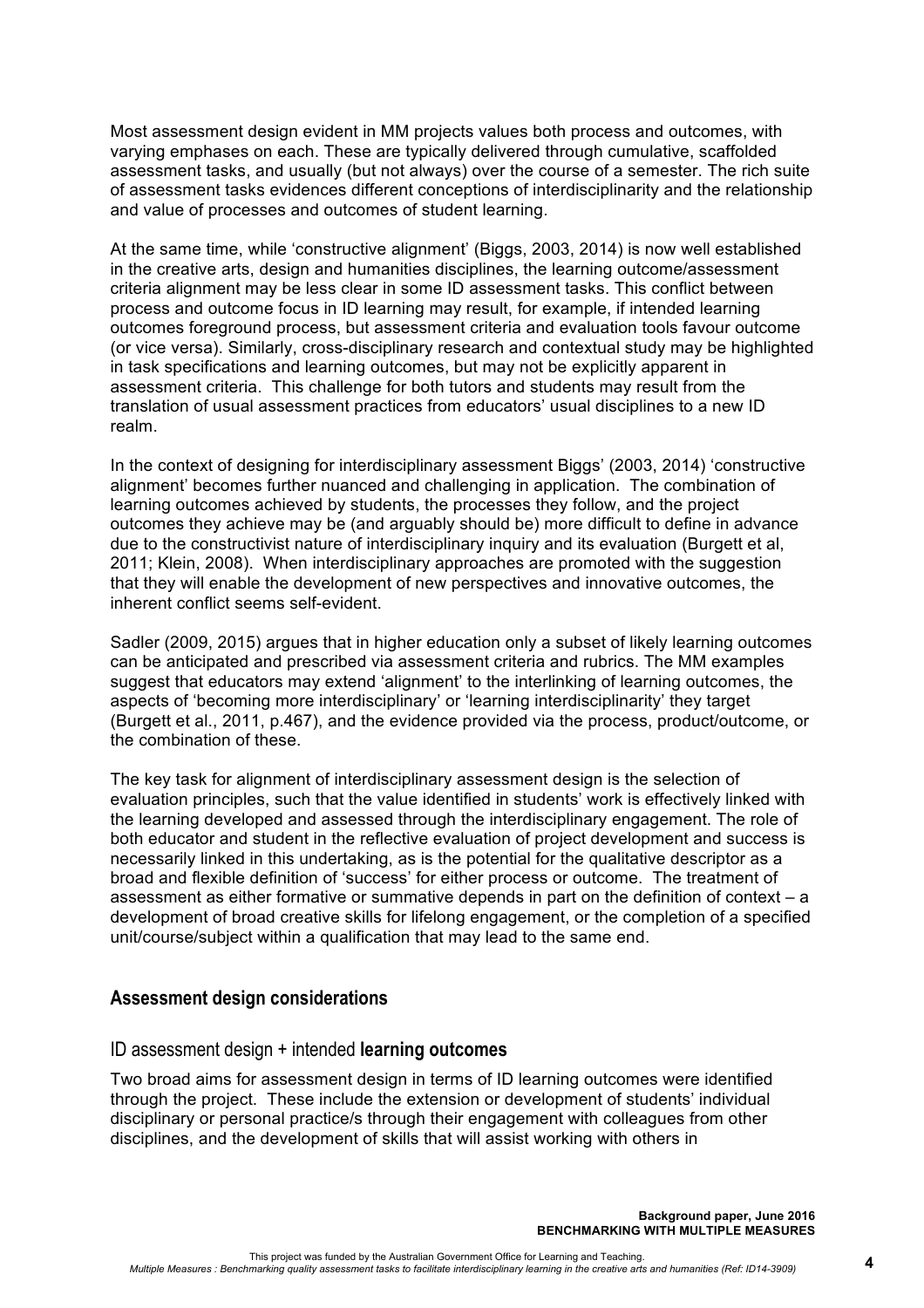interdisciplinary ways. These are not mutually exclusive, nor necessarily in competition. Multiple Measures background papers relating to questions 3 and 4 provide more detail.

*Assessment design considerations relevant to learning outcomes (Q3 and Q4):*

- o Appropriately aligned assessment criteria can be conceived as an extension of the evaluation principles Klein (2008) identified in her analysis of interdisciplinary research projects. Examples include goal variability (scope, scale and level of integration in student work); variable criteria and indicators (experimentation, aesthetic quality, explanatory power, unforeseen consequences); and effectiveness and impact (sensitivity to goals and responsiveness to criteria and indicators, longterm impacts, value added) (Klein, 2008, p. 122).
- $\circ$  Where students' ability to work with others from different disciplines is strongly valued (eg Q4), relevant evaluation principles adapted from Klein's (2008) work on interdisciplinary research may provide a useful reference for benchmarking or development. These include design for 'leveraging integration', 'interacting social and cognitive factors', and 'leadership and coaching'. In practice, assessment criteria may seek to address collaborative skills via students' ability to:
	- Weave multiple perspectives into a new whole;
	- Articulate and clarify differences among stakeholders, and mediate their differing approaches to the brief/problem;
	- Build consensus and share decision making; and
	- Play a role in 'coaching the process' (Klein, 2008, p. 122).

# ID assessment design + **pedagogy**

Shifting perspective from learning outcomes to pedagogy in ID assessment highlights the role or agency available to students and staff to influence the project direction / brief / aims (Q5) and the project process / development (Q6). In this conception, the assessment tasks and criteria become mechanisms through which students may be both empowered and evaluated. Addressing Q5 and Q6 in assessment design calls for consideration of the interplay of collaborative, disciplinary and meta-learning skills (Klein, 2008; Winters, 2011). Metacogntive engagement is considered central to ID learning by Burgett et al. (2011).

### *Assessment design considerations relevant to Pedagogic Approach (Q5 and Q6):*

- $\circ$  Assessment tasks with explicit roles educator, peers, students can help build skills of evaluation appraisal that connect with skills of critique; "Developing evaluative expertise through guided practice would also equip learners to become self-critical and able to self-monitor their own work while it is in production, which ultimately is the very point at which it can make a difference to the work's quality" (Sadler, 2009, p. 177).
- $\circ$  Where student direction of the brief and/or process is strongly valued for allowing students to 'participate in practice', as Boud and Falchikov (2006) urge, there may be a case for re-orienting assessment toward in-process meta-learning, and re-balancing the importance commonly assigned to product/outcome (Burgett et al., 2011).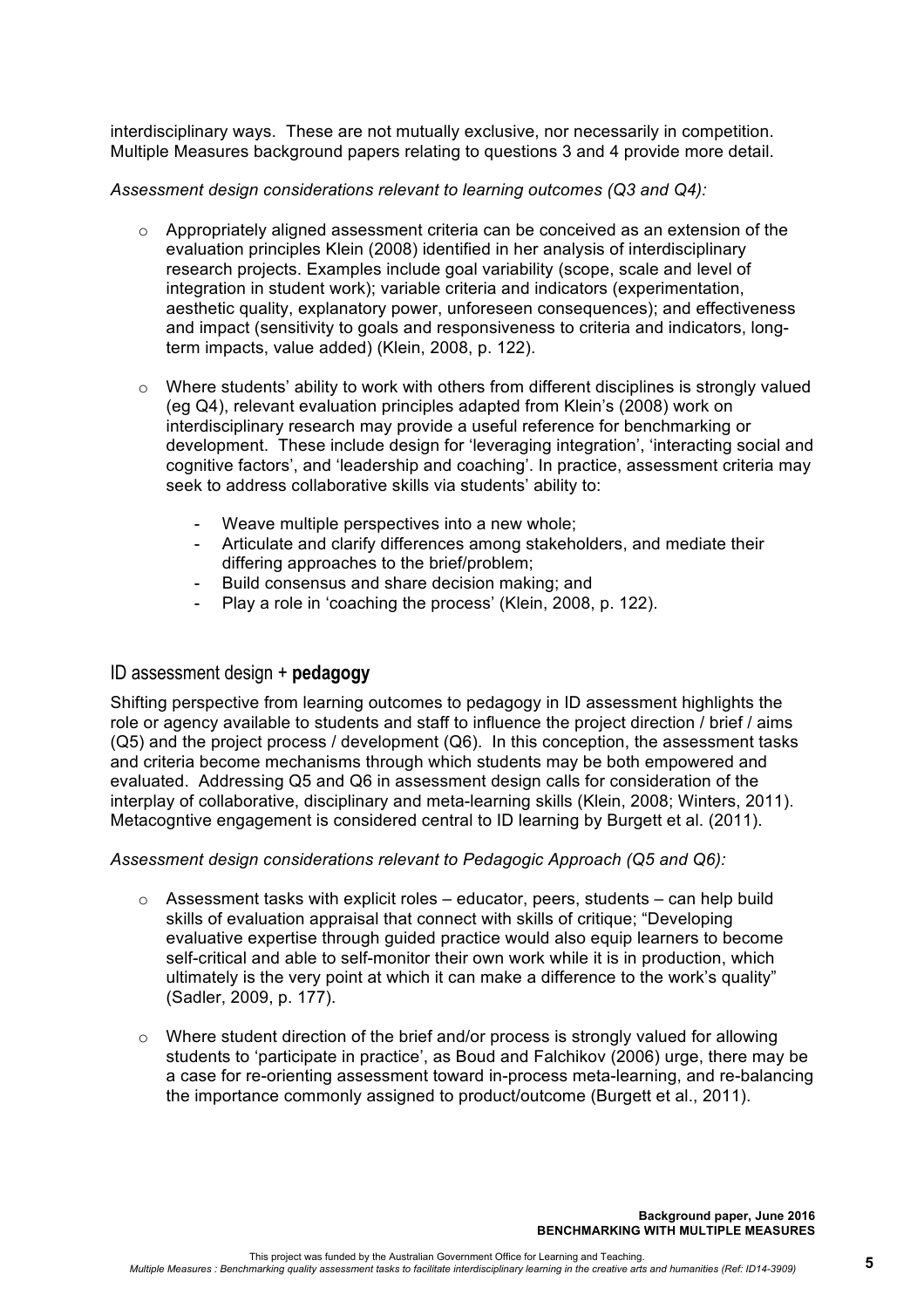# ID assessment design and the **student cohort**

Across the MM assessment tasks it is often implied that ideation and exploration will be enriched by the diversity of disciplines represented, and the expertise students bring with them. Q1 and Q2 reflect this concern for the range of disciplinary cultures and students' expertise levels, and how they might inform assessment design.

*Assessment design considerations relevant to student cohort (Q1 and Q2):*

- o In order to be inclusive of a range of disciplinary cultures, assessment tasks may provide the option to work individually and/or collaboratively e.g. MM2, reflected in assessment task weightings and criteria.
- $\circ$  Providing project options can also cater to diverse disciplinary cohorts (e.g. MM1) group project (50%)) so that students can assimilate the routine ways of working in their 'home' discipline.
- o Similarly, assessment tasks can invite multiple modes of representation to be inclusive of multiple disciplines, but also prompt technical and communication skill development (e.g. MM3, MM16).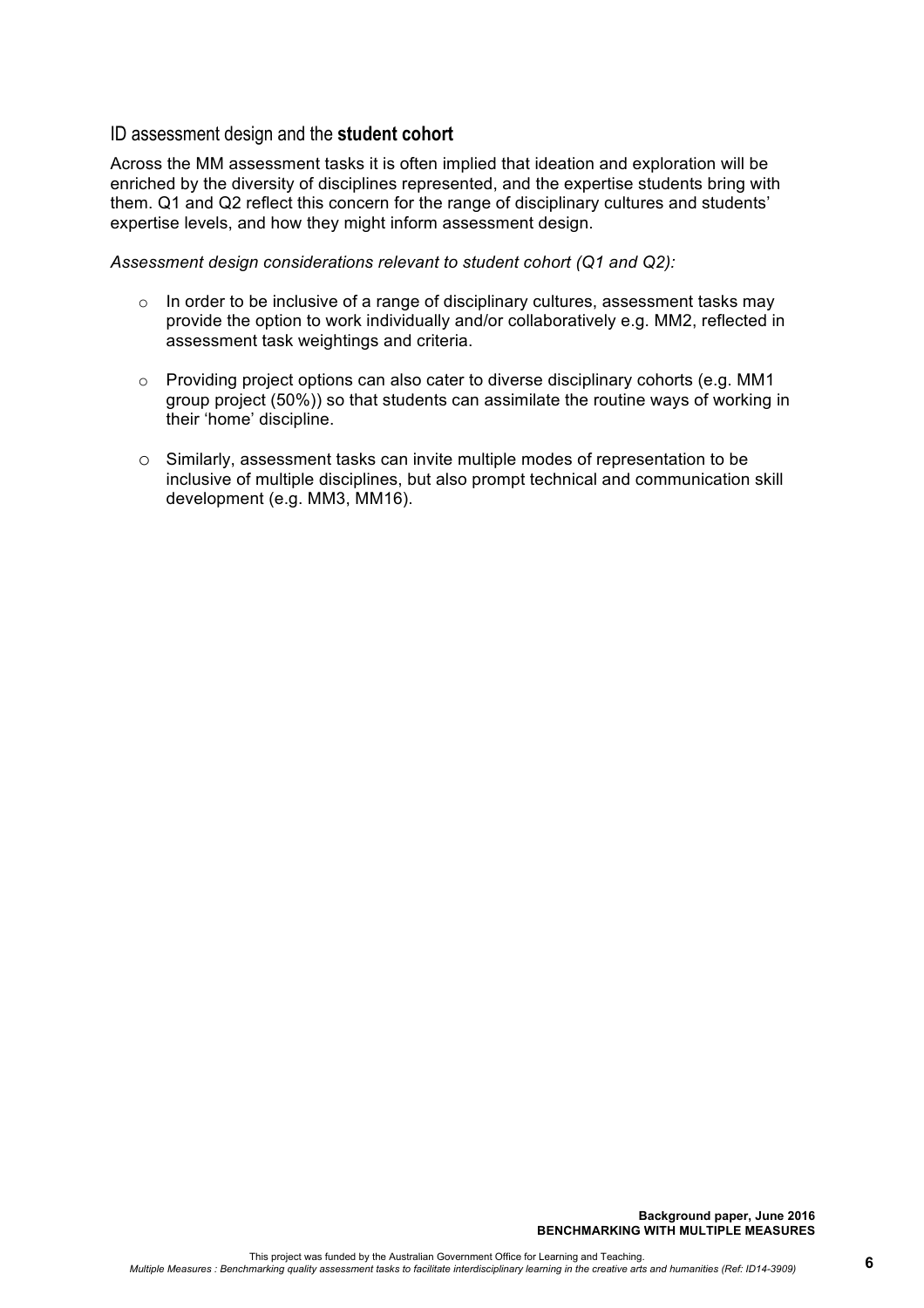# **Notes: Key terms and types of MM assessment tasks and criteria**

In the MM project, and our discussion of assessment approaches in this paper, we have adopted the following definitions in relation to assessment:

- o **Assessment tasks**: high impact learning activities that "not only enable judgements to be made about what has been learned … [but also] require substantial involvement over time … [ideally] in an interlinked, constructive, organised and coherent sequence" (Boud, 2010, p. 2). Tasks may serve one or more functions of assessment as distinguished by Hickman (2007) – formative, 'ipsative' (emphasising personal development), and diagnostic – as well as being summative for grading purposes.
- o **Assessment criteria**: targeted features of the outcomes of assessment tasks against which student performance is judged. Each criterion is typically described (in text) in terms of the extent to which it is evident in the student work along an attainment scale (e.g. high distinction through to fail) (Sadler, 2009).
- o **Evaluation tools**: mechanisms through which value is framed and communicated to students, and through which student performance is characterised (and often weighted) e.g. rubrics, self- and peer appraisal guidelines. The assessor (whether educator, peer or student) nominates the descriptor of 'best fit' for each criterion (Sadler, 2009).
- o **Feedback**: communication of performance to students (by educators and peers) in relation to targeted learning, typically including identification of strengths and weaknesses and advice on how to improve subsequent performance. Feedback ideally functions as 'feedforward' – or applied formative feedback – that is used actively by students to improve their learning (Boud, 2010; Sadler, 2010).

The following list captures the most common assessment tasks in MM projects:

### **Ideation, exploration and development (process)**

- $\circ$  Preliminary presentations in / to groups (visual, verbal, digital, material); formative feedback (tutor, peer, self)
- o Journals / visual diaries
- $\circ$  Contextual study and research writing e.g. place-based observations, responses

## **Production, presentation and representation (outcome)**

- o 2D or 3D artwork or design
- o Performance
- o Exhibition
- o Portfolio
- $\circ$  Digital documentation e.g. of time-based or place-based work, video presentations

## **Self-appraisal and critical reflection (often spanning process and outcome***)*

- o Reflective writing
- o Personal learning statements